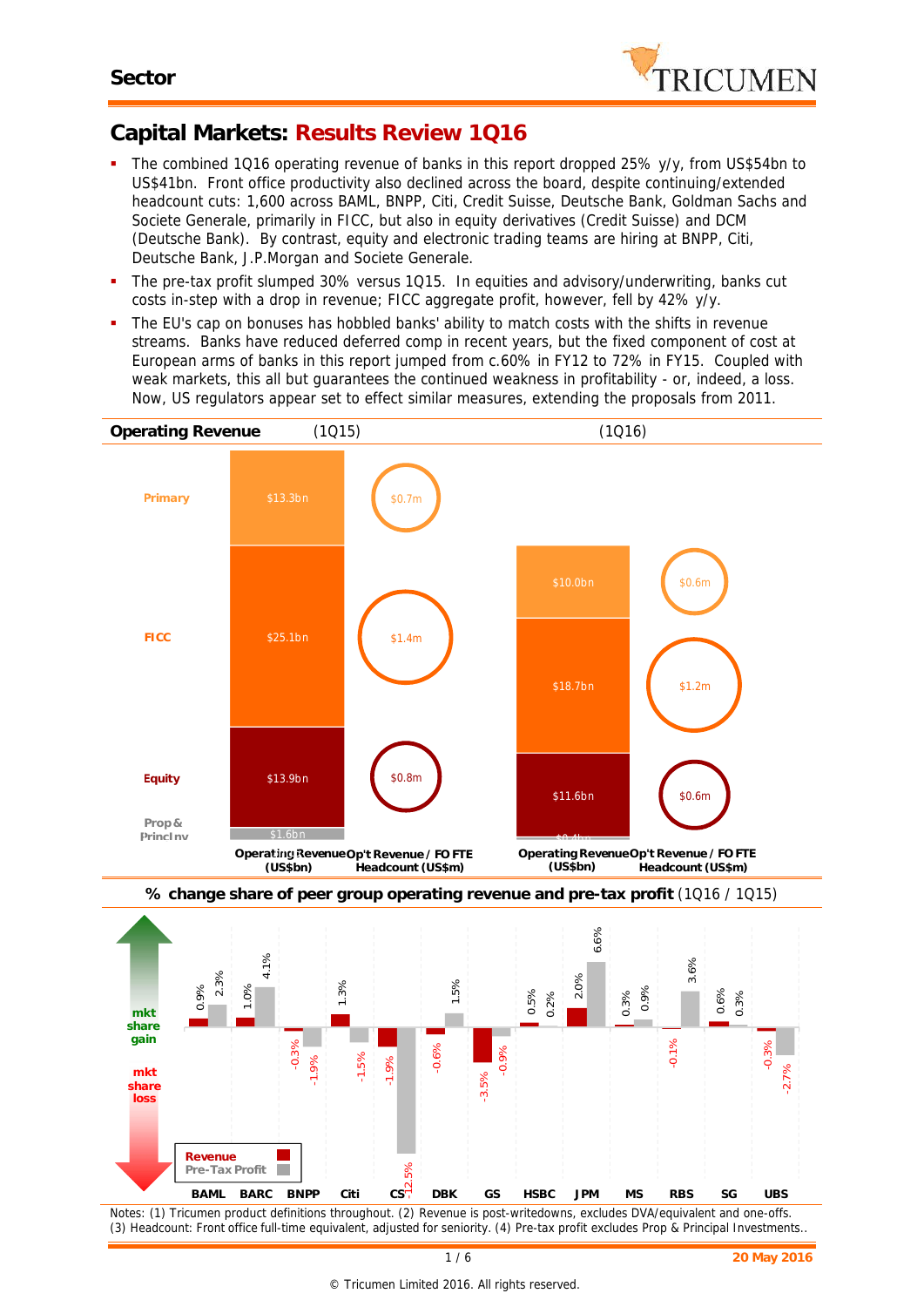

#### **Primary issuance & Advisory**

- In DCM, bond and loan issuance fees dropped by c.27% globally, despite 20% growth in APAC ex-Japan. Margins achieved on loan deals were moderately ahead of 1Q15 - largely due to the US markets - but this was not the case in bond deals, suggesting a dim outlook for banks' earnings in 2Q16 and perhaps beyond.
- Securitisation is still struggling. In the USA, Goldman Sachs and Citi placed US\$1.8bn of CMBS paper in March; but in Europe, AFME data shows that 1Q16 was the worst since 2011 as concerns about capital charges outweigh ECB's and EU efforts. Agency CMO issuance was also depressed.
- **ECM fees and volumes halved from 1Q15 in both Europe and the USA. All major industry sectors** registered sharp drops, especially financials, healthcare and real estate. APAC ex-Japan, by comparison, outperformed, declining 'only' 27% from prior-year period.
- M&A/Advisory was essentially unchanged from 1Q15 except in the USA, where fees declined c.25% y/y. Fees from technology firms jumped, but financials and healthcare suffered steep falls.



*Notes: (1) Tricumen product definitions throughout. (2) Revenue is post-writedowns, excludes DVA/equivalent and one-offs. (3) Headcount: Front office full-time equivalent, adjusted for seniority. (4) Pre-tax profit excludes Prop & Principal Investments.*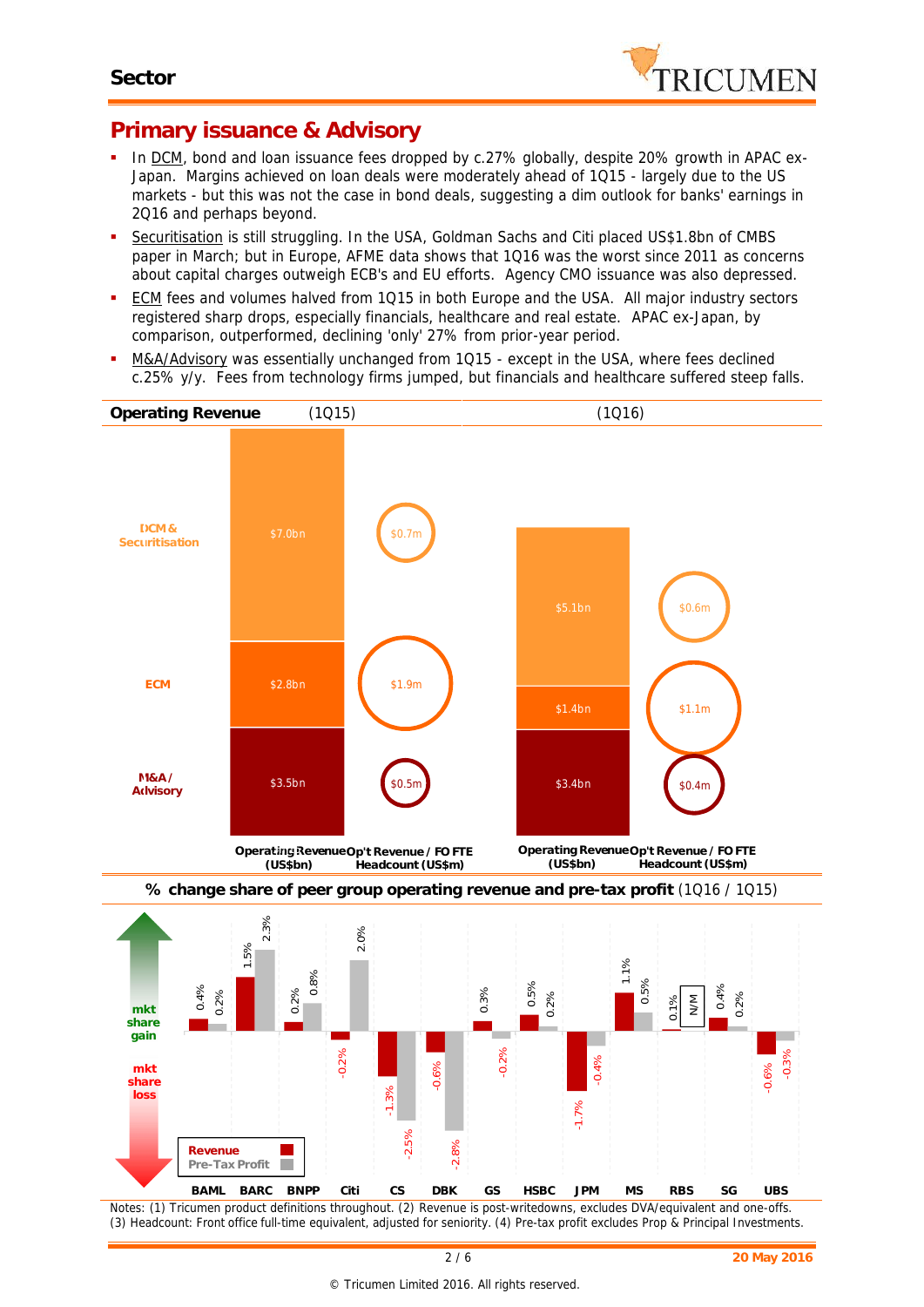#### **Sector**



#### **FICC**

- In FX, both spot and emerging markets remain depressed, with client revenue opportunity 25-32% below 1Q15. Swap and options recovered slightly from the weak 4Q15, cushioning the blow. Banks in this report have cut front office headcount by 32% since 2012; with no apparent catalyst for the recovery in sight and increasing electronification, we expect further cuts in staffing levels.
- Swap rates markets steadied in the USA and, to a lesser extent, Europe; the overall client revenue opportunity grew in Japan for JGBs. Exotics revenue registered a moderate decline.
- Credit was the key area of weakness, mostly due to severe weakness in Europe. Europe is likely to experience further disruption: from mid-May, largest traders are obliged to start moving the region's derivatives benchmarks through central clearinghouses. In March, the ECB expanded its stimulus programme to include corporate bonds, though the initial surge in activity appeared to have cooled off by early April. CDO issuance nosedived as the CLO market faltered.
- Commodities revenue extended a sharp decline seen in recent quarters as banks pulled out of most markets. Goldman Sachs, with its significant investment in natural gas, is - for now - an exception. The revenue opportunity grew modestly in the USA, but dropped in Europe and APAC.



*Notes: (1) Tricumen product definitions throughout. (2) Revenue is post-writedowns, excludes DVA/equivalent and one-offs. (3) Headcount: Front office full-time equivalent, adjusted for seniority. (4) Pre-tax profit excludes Prop & Principal Investments.*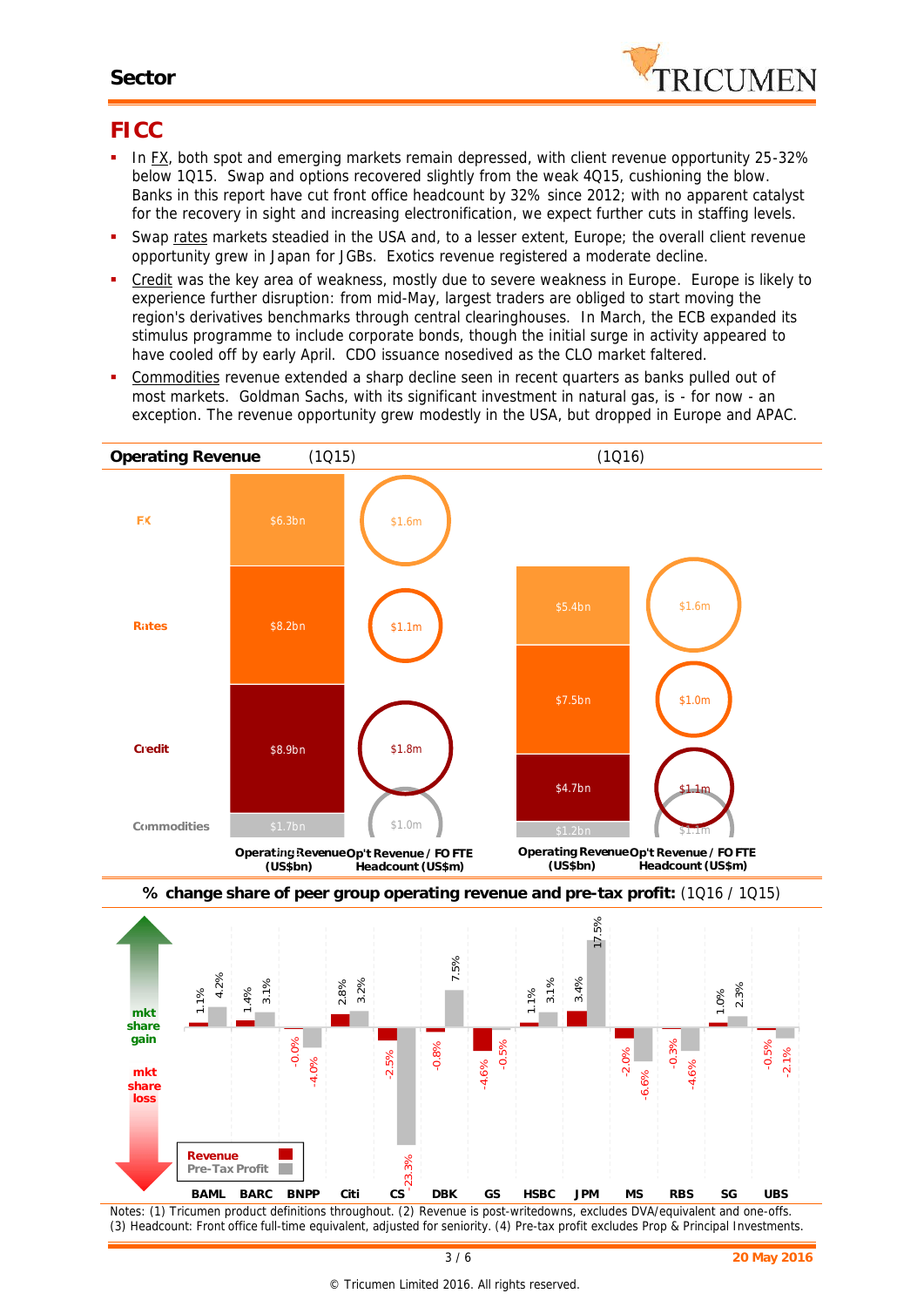

### **Equities**

- Cash equity revenues were strong in European and US hi-touch markets, and in European electronic markets. This, however, was more than offset by the weakness in North American and APAC electronic markets. In APAC hi-touch, the activity has returned to levels last seen before the Mutual Market Access between China and Hong Kong led to a surge in trading activity.
- **In equity derivatives**, structured products were the key underperformer, especially in Europe and APAC. Listed products held up better.
- **Prime services** were broadly unchanged despite a slowdown in securities lending in the US. Hedge funds' assets under management were in-line with 1Q15.



*(3) Headcount: Front office full-time equivalent, adjusted for seniority. (4) Pre-tax profit excludes Prop & Principal Investments.*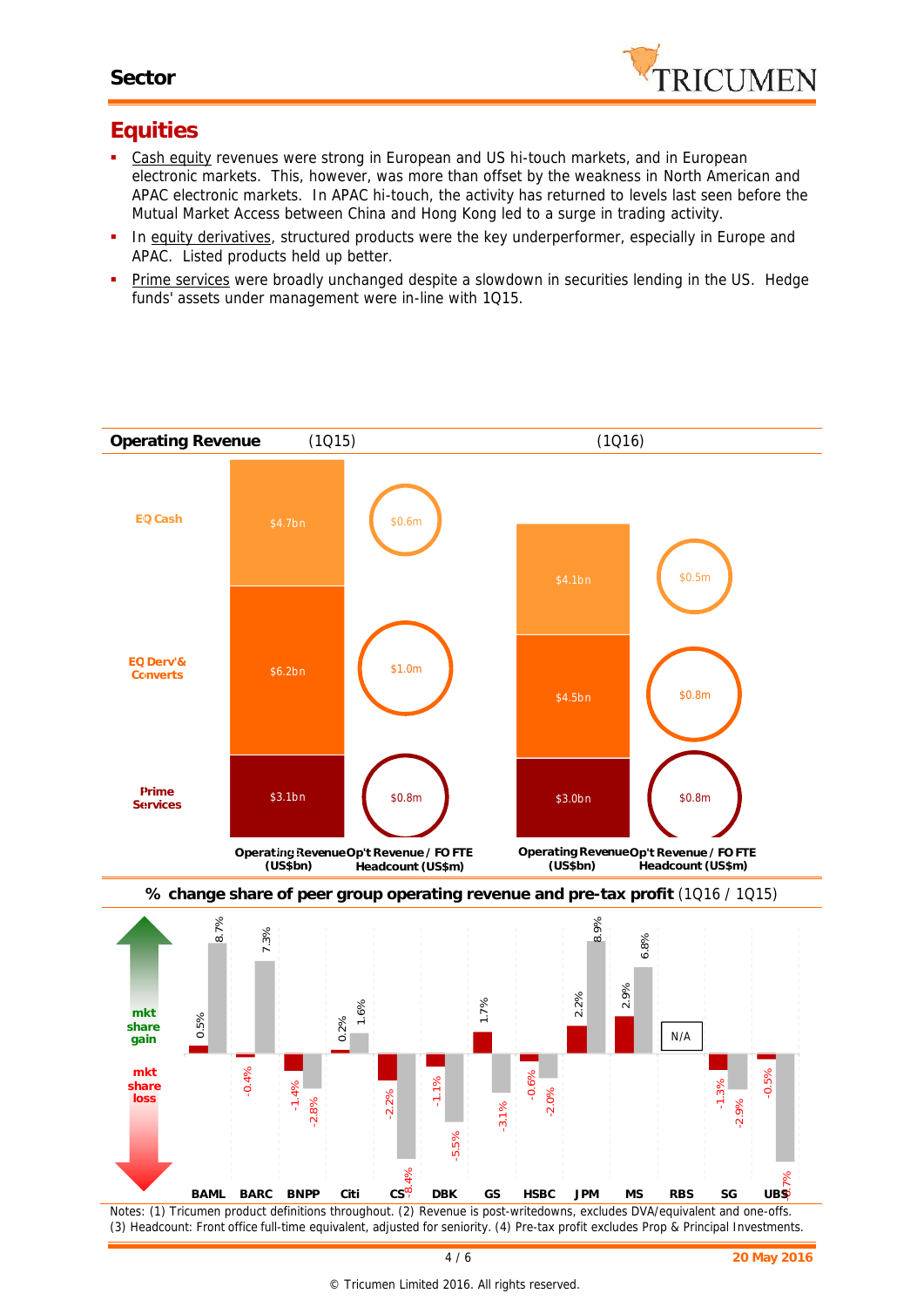# **Revenue dynamics**

|                              | <b>BAML</b> | <b>BARC</b> | <b>BNPP</b> | Citi | CS  | <b>DBK</b> | GS | <b>HSBC</b> | <b>JPM</b>    | <b>MS</b>     | <b>RBS</b> | SG  | <b>UBS</b> | Top 25% | Bottom 25% |
|------------------------------|-------------|-------------|-------------|------|-----|------------|----|-------------|---------------|---------------|------------|-----|------------|---------|------------|
| Capital Markets: Total       | ⇨           | ⇧           | ⇩           | ⇨    | ⇩   | ⇩          | ⇩  | ⇨           | ⇧             | ⇨             | ⇩          | ⇧   | ⇩          | $-15%$  | $-30%$     |
| Primary                      | ⇨           | ⇧           | ⇨           | ⇩    | ⇩   | ⇩          | ⇩  | ⇧           | ⇩             | ⇨             | ⇨          | 슙   | ⇩          | $-16%$  | $-30%$     |
| <b>DCM Bonds</b>             | ⇩           | ⇨           | ⇨           | ⇩    | ⇩   | ⇩          | ⇧  | ⇨           | ⇩             | ⇩             | ⇨          | ⇧   | ⇧          | $-12%$  | $-28%$     |
| DCM Loans                    | ⇧           | ⇨           | ⇩           | ⇧    | ⇨   | ⇩          | ⇧  | ⇨           | ⇩             | ⇩             | ⇩          | ⇨   | ⇩          | $+9%$   | $-28%$     |
| Securitisation               | ⇩           | ⇑           | ⇩           | ⇧    | ⇩   | ⇩          | ⇨  | ⇧           | ⇩             | ⇩             | ⇨          | ⇨   | ⇨          | $-13%$  | $-45%$     |
| <b>ECM</b>                   | ⇨           | ⇑           | ⇨           | ⇩    | ⇨   | ⇩          | ⇩  | ⇧           | ⇩             | ⇩             | N/M        | ⇧   | ⇩          | $-31%$  | $-49%$     |
| M&A / Advisory               | ⇩           | ⇨           | ⇩           | ⇩    | ⇧   | ⇧          | ⇩  | ⇨           | $\Rightarrow$ | ⇧             | N/M        | ⇩   | ⇩          | $+11%$  | $-19%$     |
| Sales & Trading              | ⇨           | ⇧           | ⇩           | ⇧    | ⇩   | ⇩          | ⇩  | ⇨           | ⇧             | $\Rightarrow$ | ⇩          | ⇨   | ⇩          | $-14%$  | $-33%$     |
| FX                           | ⇩           | ⇨           | ⇩           | ⇧    | ⇨   | ⇨          | ⇩  | ⇩           | ⇧             | ⇩             | ⇧          | ⇨   | ⇩          | $-3%$   | $-18%$     |
| Rates                        | ⇑           | ⇩           | ⇩           | ⇨    | ⇨   | ⇩          | ⇩  | ⇧           | ⇧             | ⇨             | ⇩          | ⇨   | ⇩          | $+3%$   | $-22%$     |
| Credit                       | ⇨           | ⇑           | ⇑           | ⇨    | N/M | ⇩          | ⇩  | ⇩           | ⇨             | ⇩             | $\sqrt{2}$ | ⇑   | ⇩          | $-16%$  | $-66%$     |
| Commodities                  | U           | ⇩           | ⇩           | ⇨    | N/M | ⇨          | ⇩  | ⇧           | $\Rightarrow$ | ⇩             | N/M        | ⇑   | ⇧          | $-10%$  | $-47%$     |
| EQ Cash                      | ⇩           | ⇨           | ⇑           | ⇩    | ⇩   | ⇩          | ⇨  | ⇩           | 슙             | ⇨             | N/M        | ⇑   | ⇩          | $+2%$   | $-19%$     |
| EQ Derv & Converts           | ⇨           | ⇩           | ⇩           | ⇨    | ⇩   | ⇩          | ⇧  | ⇩           | ⇧             | ⇑             | N/M        | ⇩   | ⇨          | $-15%$  | $-40%$     |
| Prime Services               | ⇨           | ⇩           | ⇩           | ⇑    | ⇩   | ⇩          | ⇧  | ⇩           | $\Rightarrow$ | ⇨             | N/M        | ⇑   | ⇩          | $+2%$   | $-12%$     |
| Prop Trading                 | N/M         | ⇩           | ⇩           | N/M  | ⇑   | N/M        | ⇩  | ⇧           | ⇨             | N/M           | N/M        | N/M | N/M        | $-11%$  | $-64%$     |
| <b>Principal Investments</b> | N/M         | N/M         | N/M         | N/M  | ⇧   | N/M        | ⇩  | ⇩           | N/M           | ⇨             | N/M        | N/M | N/M        | $-66%$  | $-92%$     |

**1Q16 / 1Q15** (Operating revenue, % change, US\$, Global Level 1)

*Source: Tricumen. Notes: (1) Tricumen product definitions throughout. (2) Arrows show % change in revenue vs peers. Up- /down-arrows: top-/bottom-quartile. (3) Revenue is post-writedowns, excludes DVA/equivalent and one-offs, as described in the Company Section.*